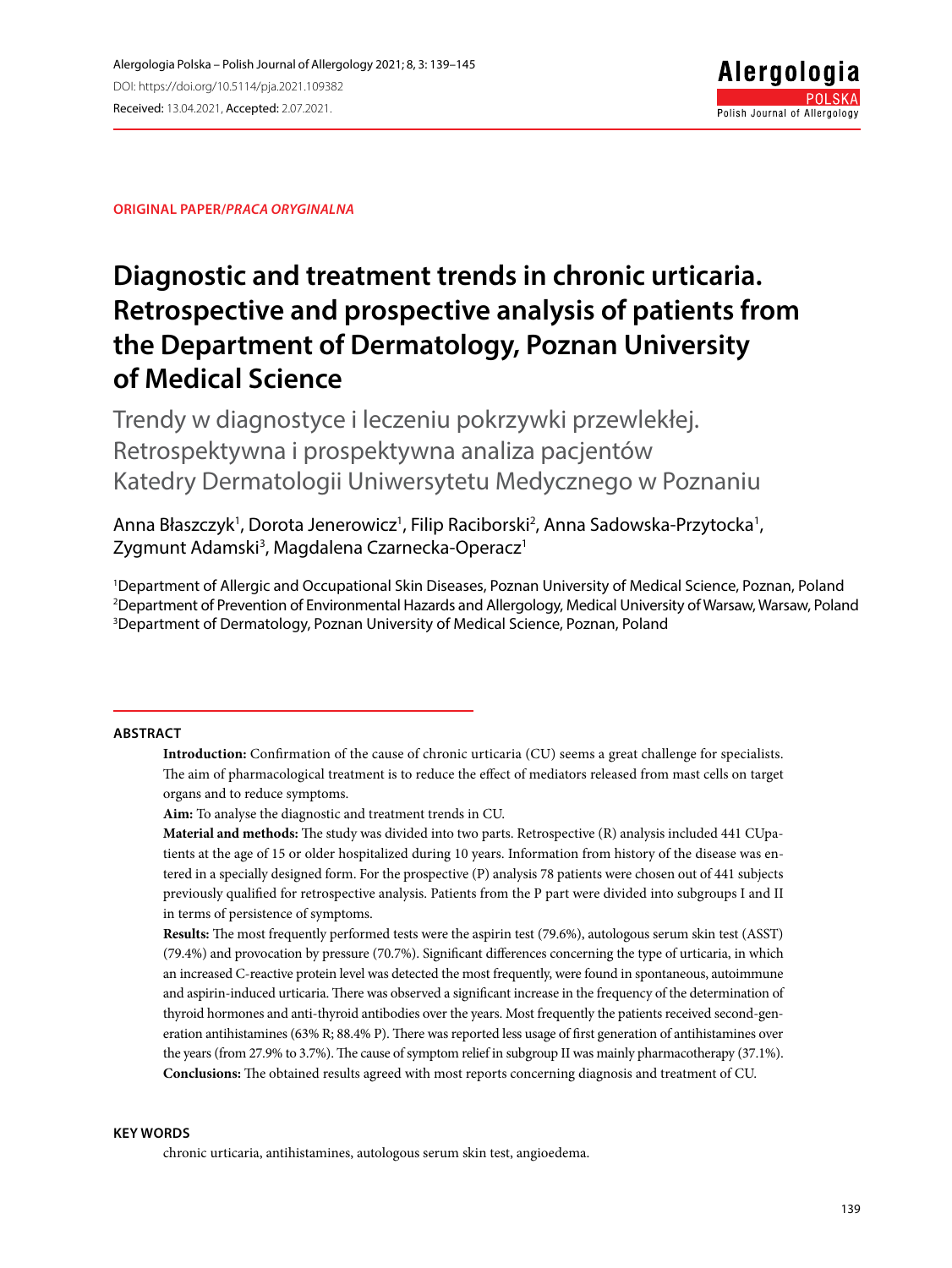#### **Streszczenie**

**Wprowadzenie:** Potwierdzenie przyczyny pokrzywki przewlekłej (CU) stanowi spore wyzwanie dla lekarza specjalisty. Celem leczenia farmakologicznego jest zmniejszenie wpływu mediatorów uwalnianych z komórek tucznych na narządy docelowe i zmniejszenie objawów.

**Cel:** Analiza trendów diagnostycznych i leczniczych w CU.

**Materiał i metody:** Badanie podzielono na dwie części. Analiza retrospektywna (R) objęła 441 pacjentów z CU w wieku 15 lat lub starszych, hospitalizowanych w ciągu 10 lat. Informacje z historii choroby umieszczono w specjalnie w tym celu zaprojektowanym formularzu. Do analizy prospektywnej (P) wybrano 78 pacjentów spośród 441 osób wcześniej zakwalifikowanych do analizy retrospektywnej. Pacjentów z części P podzielono na podgrupy I i II na podstawie utrzymywania się objawów.

**Wyniki:** Najczęściej wykonywanym badaniem była próba aspirynowa (79,6%), test skórny z autologiczną surowicą – ASST (79,4%) i prowokacja uciskiem (70,7%). Istotne różnice dotyczące odmiany pokrzywki, w przypadku której najczęściej wykrywano podwyższony poziom białka C-reaktywnego, występowały w pokrzywce spontanicznej, autoimmunologicznej oraz aspirynowej. Na przestrzeni lat zaobserwowano znaczny wzrost częstości oznaczania hormonów tarczycy i przeciwciał przeciwtarczycowych. Najczęściej odnotowywano przyjmowanie przez chorych leków przeciwhistaminowych II generacji (63% R; 88,4% P). Zaobserwowano mniejsze użycie leków przeciwhistaminowych I generacji na przestrzeni lat (z 27,9% do 3,7%). Przyczyną ustąpienia objawów w podgrupie II była głównie farmakoterapia (37,1%).

**Wnioski:** Uzyskane wyniki pokrywają się z większością doniesień dotyczących diagnostyki i leczenia CU.

#### **Słowa kluczowe**

pokrzywka przewlekła, leki przeciwhistaminowe, test skórny z autologiczną surowicą, obrzęk naczynioruchowy.

#### **Address for correspondence**

Anna Błaszczyk, Department of Allergic and Occupational Skin Diseases, Poznan University of Medical Science, Poznan, Poland, phone: +48 507 860 311, [a.noowak@gmail.com](mailto:a.noowak@gmail.com)

### **Introduction**

Urticaria is a disease with a complex pathomechanism that is characterized by the occurrence of wheals, oedema or both at the same time. Skin changes are accompanied by pruritus and/or sometimes burning sensation. Different types of urticaria have a very wide range of clinical manifestations and in one patient more than one of its types may co-exist.

Confirmation of the cause of chronic urticaria (CU) seems a great challenge for specialists. Before selecting tests, all regional and dietary diversity as well as the incidence of infection should be taken into account. According to EAACI/GA2 LEN/EDF/WAO guidelines from 2017 [1] and Polish recommendations [2], the first stage of diagnosis is a very detailed interview with the patient. The next step is physical examination, which should include challenge tests selected in accordance with the interview.

Management of urticaria includes: elimination or avoidance of the causative factor, pharmacological symptomatic treatment, reducing the release of mediators

from mast cells and/or limiting their action on target organs, inducing tolerance. The aim of pharmacological treatment is to reduce the effect of mediators released from mast cells on target organs and reduction of symptoms.

#### **Aim**

The aim of the study was to analyse the diagnostic and treatment trends in chronic urticaria.

# **Material and methods**

The study was divided into two parts – the retrospective one (R) and the prospective one (P). Patients from the P part were divided into subgroups I and II in terms of persistence of symptoms.

Retrospective analysis included 441 CUpatients at the age of 15 or older hospitalized in the Department of Dermatology, Poznan University of Medical Sciences during 10 years. The study analysed history of the disease of all patients and then anonymized information was entered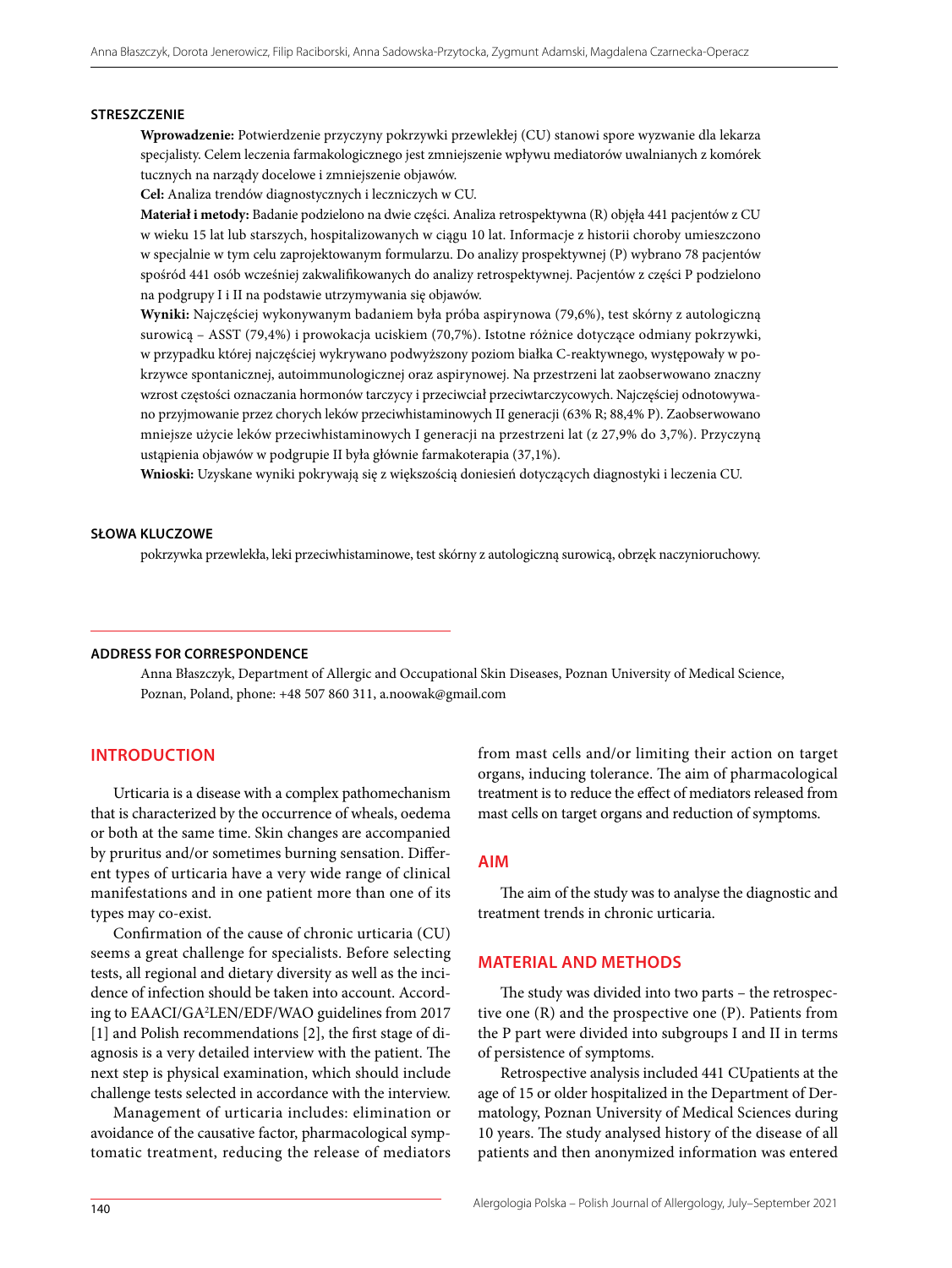in a specially designed form. For the prospective analysis 78 patients were chosen out of 441 subjects previously qualified for retrospective analysis, suffering from chronic aspirin-exacerbated disease, spontaneous, autoimmune and induced urticaria.

# STATISTICAL ANALYSIS

Statistical analysis was carried out in the IBM SPSS program (ver. 23).

# **Results**

The analysis summarizes all the diagnostic tests performed in patients with chronic urticaria. The most frequently performed tests were the aspirin test (79.6%),

autologous serum skin test (ASST), (79.4%), as well as provocation by pressure (70.7%). Total IgE in blood serum (2.7%) and antinuclear antibodies (5.9%) were measured least frequently. There was no food provocation performed in any of the patients. The most frequent deviations appeared in the autologous serum skin test (21.8% positive results), as well as in the aspirin test (14.5% positive tests) (Figures 1, 2). Among other abnormalities found in the patients, parasitic infection was predominantly present (20.6%), as well as increased erythrocyte sedimentation rate (ESR) (15.4%).

Further analysis concerned the type of urticaria, in which increased C-reactive protein (CRP) level was detected the most frequently. Significant differences were found in spontaneous, autoimmune and aspirin-induced urticaria (Figure 3).



**Figure 1.** Performed diagnostic tests – part I



**Figure 2.** Performed diagnostic tests – part II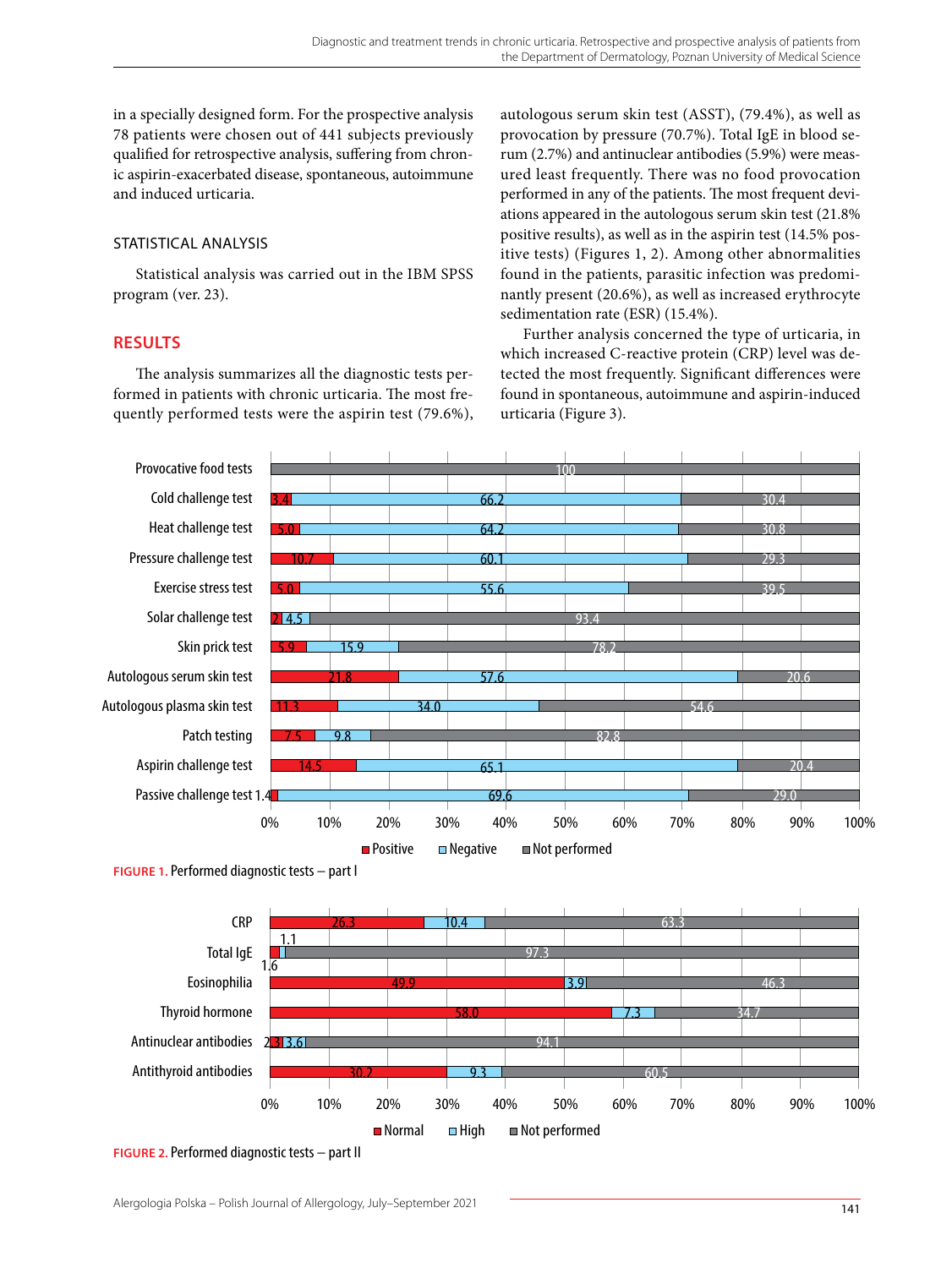

**Figure 3.** Elevated levels of CRP in accordance with different types of urticaria



**Figure 4.** Diagnostic tests in particular years of admission: thyroid hormone



**Figure 5.** Diagnostic tests in particular years of admission: antithyroid antibodies



**Figure 6.** Percentage of selected drug groups in therapy in particular years

Moreover, it was assessed how the diagnostic profile of thyroid hormones and anti-thyroid antibodies changed in particular years of admission to the clinic: 2004–2006, 2007–2009, 2010–2014. The number of patients admitted in these intervals slightly differed. However, in both cases, a significant increase in the frequency of their determination was observed, especially in the presence and level of anti-thyroid antibodies (Figures 4, 5).

Further analysis concerned the medications which patients were receiving for urticaria just before hospital-

ization. In part R most frequently the patients received second-generation antihistamines (63%), followed by glucocorticosteroids (22%) and first-generation antihistamines (13.8%). However, 19.5% had not taken any medications before hospitalization. The vast majority of 43 people from subgroup I in the P part were receiving medications for urticaria (88.4%). The most common were second-generation antihistamines (86%), then glucocorticosteroids (23.3%) and first-generation antihistamines (14%). It is worth noting that in both parts of the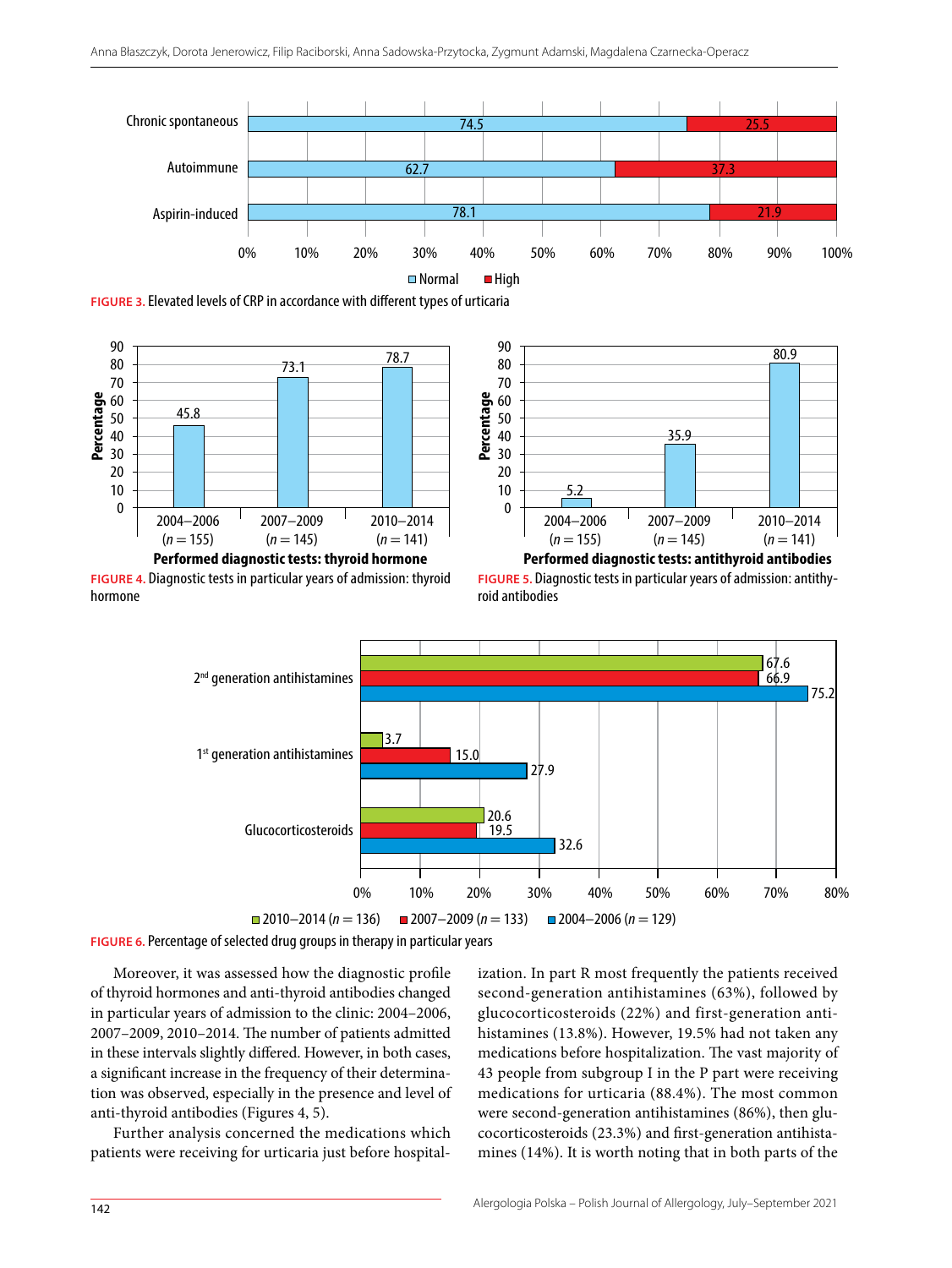analysis no use of omalizumab, thyroxine, sulfasalazine or phototherapy was reported. Among other therapeutic options, it is worth mentioning a significant percentage of respondents using an aspirin diet, and additionally, in part R psychotropic drugs.

In R there was also analysed the percentage of selected drug groups in therapy in particular years, of which the beginning was determined on the basis of new guidelines for the treatment of CU(Figure 6). The number of hospitalized patients in those years did not differ significantly, but it is very important that first-generation antihistamines were used much less frequently (from 27.9% to 3.7%).

Out of 43 patients in subgroup I, slightly more than half noticed an improvement in their health (51.2%). In this subgroup, 90.7% of patients did not have new symptoms.

The causes of symptom relief in subgroup II in P were pharmacotherapy (37.1%), spontaneous remission (28.6%) and elimination diet (25.7%).

# **Discussion**

As mentioned earlier, the search for the causative agent in CUis a difficult challenge for a specialist doctor. The guidelines strongly suggest that detailed and costly diagnostics should not be routinely performed. That is why an interview with the patient is so important. Only a few authors have taken up the topic of diagnostic tests in their publications. Interestingly, Zuberbier *et al.* [3] proved in their double-blind placebo-controlled food challenge analysis (DBPCFC) that IgE-dependent food allergy did not cause urticaria symptoms in any of their patients. In 18.2% of respondents they obtained a positive reaction, but manifested only as oral allergy syndrome (OAS), limited itching or shortness of breath. None experienced wheals.

Many authors emphasize the role of anti-thyroid antibodies and thyroid hormones in CU [4–12]. The results did not confirm this thesis, but many publications indicate that the contribution of these indicators may be significant in patients with CU. Fatani *et al.* [13] found no significant correlation between the occurrence of abnormalities in these indicators and the occurrence of CU. However, other authors have reported a significant relationship between these indicators and the presence of urticaria in comparison with the control group [7, 10, 12, 14–16]. They all found significantly increased levels of antibodies and hormones in patients, Turktas *et al.* [15] in 21.3%, and Verneuil *et al.* [12] in 26.7%. Significant results were also obtained by Pan *et al.* [8] in their meta-analysis including 20 publications, in which they found that in patients with CUanti-thyroid antibodies are more

frequently detected than in the control group (primarily anti-TPO). The other authors did not analyse the above aspect in such detail. Ferrer [17] only reported that the determination of the level of anti-thyroid antibodies and thyroid hormones was performed with high frequency (45.2% and 62.1%), while Gaig *et al.* [18] did not include thyroid tests at all in the diagnosis.

As mentioned earlier, the most frequently performed test and the one with the most abnormalities was ASST. The autoimmune basis in chronic spontaneous urticaria is searched for and detected (it is believed that even in half of the cases) very commonly [19]. Zhong *et al.* [20] obtained a positive result in the autologous serum test in 66.9% of patients with chronic spontaneous urticaria (CSU) who underwent the test. Moreover, the Urticaria Activity Score (UAS) and Dermatology Life Quality Index (DLQI) results in these patients were significantly higher than in those with a negative ASST result. The duration of the wheals was also longer and the incidence of angioedema was higher. Ferrer, on the other hand, reported that ASST was performed in only 1.2% of patients with CU [17].

Some of the most recent studies pay attention to certain parameters of inflammation. There are sought biomarkers in the pathogenesis of chronic urticaria, e.g. elevated levels of erythrocyte sedimentation rate (ESR), anti-streptolysine O (ASO), CRP, D-dimers or eosinophilia. Increasingly, these parameters are the target of diagnostics. Brazilian authors obtained elevated ESR in 8.7% and eosinophilia in 7.7% [21]. In a study conducted on the Arab population, increased ESR was noted in 63% of all study participants, while only mean values were given for eosinophilia and CRP [13]. Both values were within the normal range (2.25% for eosinophilia and 1.22 mg/l for CRP). A much higher levels of these indicators has been observed in patients with acute urticaria. Mansi *et al.* [22] noted an increased value of peripheral eosinophilia > 5% only in 5% of the study group.

In the case of parasitic infections Silvares *et al.* [21] found the presence of parasites in faeces only in 5.7% of all participants. In the Spanish population, in two different analyses, faeces were examined in 38.7% and 10.7% [17, 18]. However, it is not known how many of them obtained positive results. In this analysis, the determination of total IgE in the blood serum was very rarely reported (2.7%), while Ferrer [17] estimated this frequency as 67.3%, and Zuberbier *et al.* as 66.7% [3]. In none of the available analyses was information about performing particular challenge tests found. Very generally, the Spanish publication defined the frequency of physical tests at 22.2% [17]. Nor was the aspirin test mentioned in any of the publications. However, the results regarding the skin biopsy are very divergent. Two independent Spanish analyses reported values of 11.8% and only 0.8% [17, 18].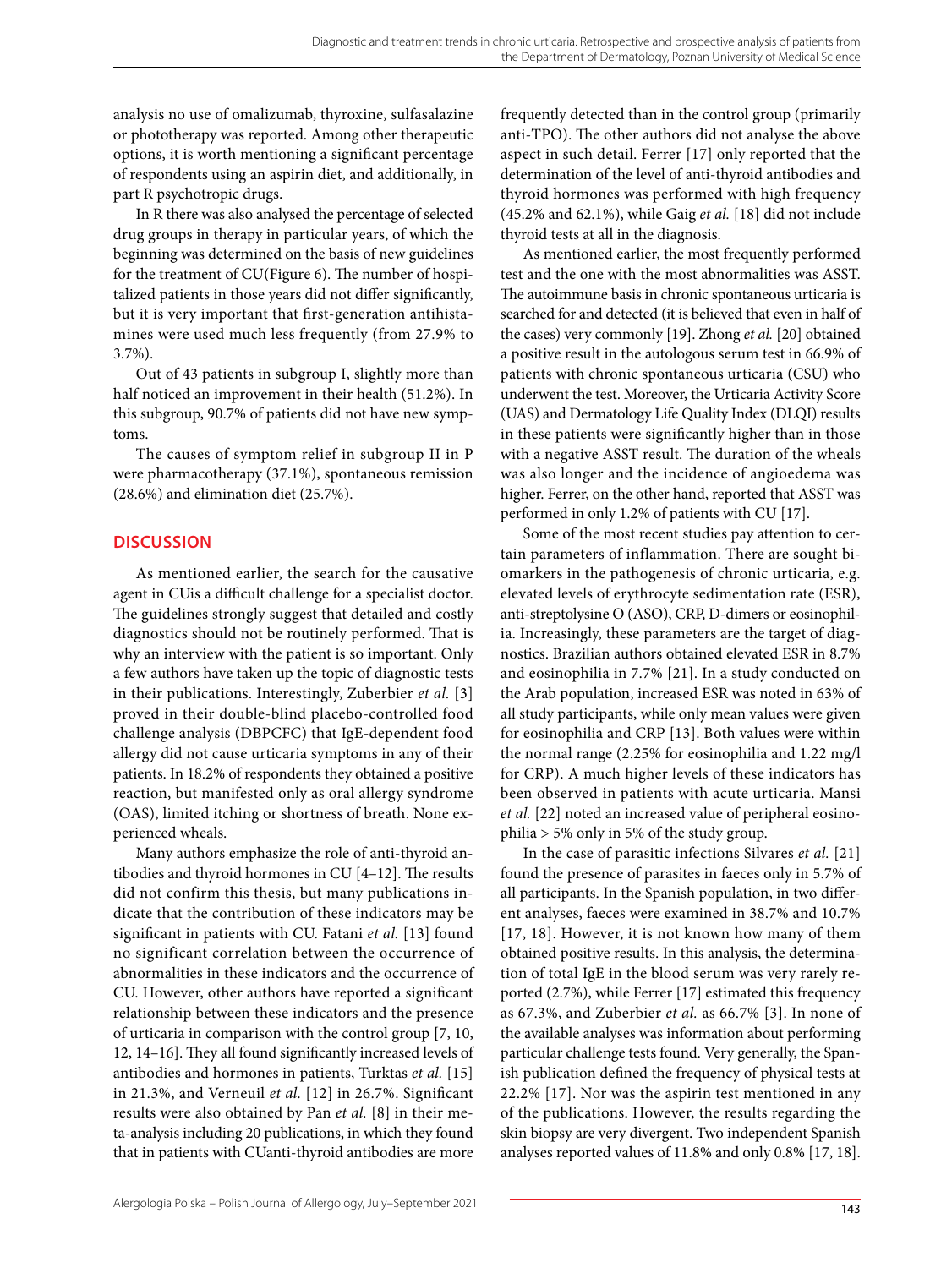When treating urticaria, it is very important to define its cause precisely. Unfortunately, this is not always possible. Therapy of different types of urticaria is equal and mostly antihistamines are used. According to the latest guidelines, the use of the first generation of these drugs is not recommended due to their negative effect on the CNS.

The collected epidemiological data correspond to a great extent with the obtained results. Many authors confirmed the use of antihistamines in CU. Valero *et al.* [23] reported that 93.4% of patients in the Spanish clinic used antihistamines. However, they did not specify the division into generations. In another study conducted on the Spanish adult population frequent use of glucocorticosteroids was noted (32.9%) [18]. In the publication of Fatani *et al.* [13] it was noted that the use of the first generation was 15%, the second-generation 24.4%, and the glucocorticosteroids (GCS) 30.3%. Moreover, patients who did not notice any improvement were given H2-blockers. Jankowska-Konsur *et al.* [24] reported that in the CSU group antihistamines were used more often in higher doses than the registered ones. Very interesting reports were presented by Brazilian and Portuguese researchers, who reported that 60% of patients chronically used antihistamines, of whom 94% were taking hydroxyzine, 27% cetirizine, and 15% fexofenadine [25]. None of the publications analysed the remaining therapeutic options and only Gaig *et al.* [18] reported the use of diet and antidepressants in therapy (9.3% each). Many reports emphasize the positive role of omalizumab in CSU patients, especially the dose of 300 mg and higher, which turned out to be more effective than 150 mg or lower [26–28].

In the case of subgroup II in P, the reasons for the withdrawal of changes were also analysed. It was found that in most cases it was treatment (37.1%), followed by spontaneous remission (28.6%) and elimination diet (25.7%). It is also worth noting that the eradication of parasites or elimination of chronic inflammation (11.4%) caused the remission. Therefore, despite the lack of recommendations in the guidelines for the diagnosis of parasitic infections, detecting this potential causative factor, postulated by many authors, turns out to be important. Many reports showed a significant role of stress and mental disorders in the exacerbation or induction of CU symptoms, which was also confirmed in this study [29– 32]. Psychiatric treatment and avoiding stress resulted in remission in 8.6% of patients.

### **Conclusions**

The obtained results agreed with most world reports concerning diagnosis and treatment of CU. This complex and important issue deserves to be precisely and thoroughly analysed.

## **Conflict of interest**

The authors declare no conflict of interest.

#### **References**

- 1. Zuberbier T, Aberer W, Asero R, et al. The EAACI/GA2 LEN/EDF/ WAO Guideline for the definition, classification, diagnosis and management of urticaria: the 2017 revision and update. Allergy 2018; 73: 1393-414.
- 2. Nowicki RJ, Grubska-Suchanek E, Jahnz-Różyk H, et al. Pokrzywka. Interdyscyplinarne rekomendacje diagnostyczno-terapeutyczne Polskiego Towarzystwa Dermatologicznego i Polskiego Towarzystwa Alergologicznego. Pol J Allergol 2020; 7: 31-9.
- 3. Zuberbier T, Balke M, Worm M, et al. Epidemiology of urticaria: a representative cross-sectional population survey. Clin Exp Dermatol 2010; 35: 869-73.
- 4. Ferrer M. Immunological events in chronic spontaneous urticaria. Clin Transl Allergy 2015; 5: 30.
- 5. Hyman SJ, Shreffler WG, Rapaport WG. Type 1 diabetes, autoimmune thyroid disease, and chronic urticaria. Pediatr Diabetes 2008; 9: 508-11.
- 6. Kaplan AP, Greaves M. Pathogenesis of chronic urticaria. Clin Exp Allergy 2009; 39: 777-87.
- 7. Nowak A, Jenerowicz D, Czarnecka-Operacz M. Jakość życia u chorych na pokrzywkę przewlekłą. Wiad Dermatol 2014; 3: 7-9.
- 8. Pan XF, Gu JQ, Shan ZY. The prevalence of thyroid autoimmunity in patients with urticaria: a systemic review and meta-analysis. Endocrine 2015; 48: 804-10.
- 9. Rudzki E, Parapura K. Zjawiska autoimmunologiczne w pokrzywce przewlekłej. Alergia Astma Immunol 1999; 4: 169-72.
- 10. Rumbyrt JS, Schocket AL. Chronic urticaria and thyroid disease. Immunol Allergy Clin North Am 2004; 24: 215-23.
- 11. Sybilski AJ. Narodziny nauki o alergii. Nowa Pediatr 2006; 2: 41-5.
- 12. Verneuil L, Leconte C, Ballet JJ, et al. Association between chronic urticaria and thyroid autoimmunity: a prospective study involving 99 patients. Dermatology 2004; 208: 98-103.
- 13. Fatani MI, Bahashwan E, Alfif KA, et al. The prevalence of urticaria and its clinical patterns in Makkah, Saudi Arabia. J Health Sci 2015; 5 (3A): 6-9.
- 14. Levy Y, Segal N, Weintrob N, et al. Chronic urticaria: association with thyroid autoimmunity. Arch Dis Child 2003; 88: 517-9.
- 15. Turktas I, Gokcora N, Demirsoy S, et al. The association of chronic urticaria and angioedema with autoimmune thyroiditis. Int J Dermatol 1997; 36: 187-90.
- 16. Rosman Y, Hershko AY, Meir-Shafrir K, et al. Characterization of chronic urticaria and associated conditions in a large population of adolescents. J Am Acad Dermatol 2019; 81: 129-35.
- 17. Ferrer M. Epidemiology, healthcare, resources, use and clinical features of different types of urticaria. Alergologica 2005. J Investig Allergol Clin Immunol 2009; 19: 21-6.
- 18. Gaig P, Olona M, Lejarazu DM, et al. Epidemiology of urticaria in Spain. J Investig Allergol Clin Immunol 2004; 14: 214-20.
- 19. Antia C, Baquerizo K, Korman A, et al. Urticaria: a comprehensive review. Epidemiology, diagnosis and work-up. J Am Acad Dermatol 2018; 79: 599-611.